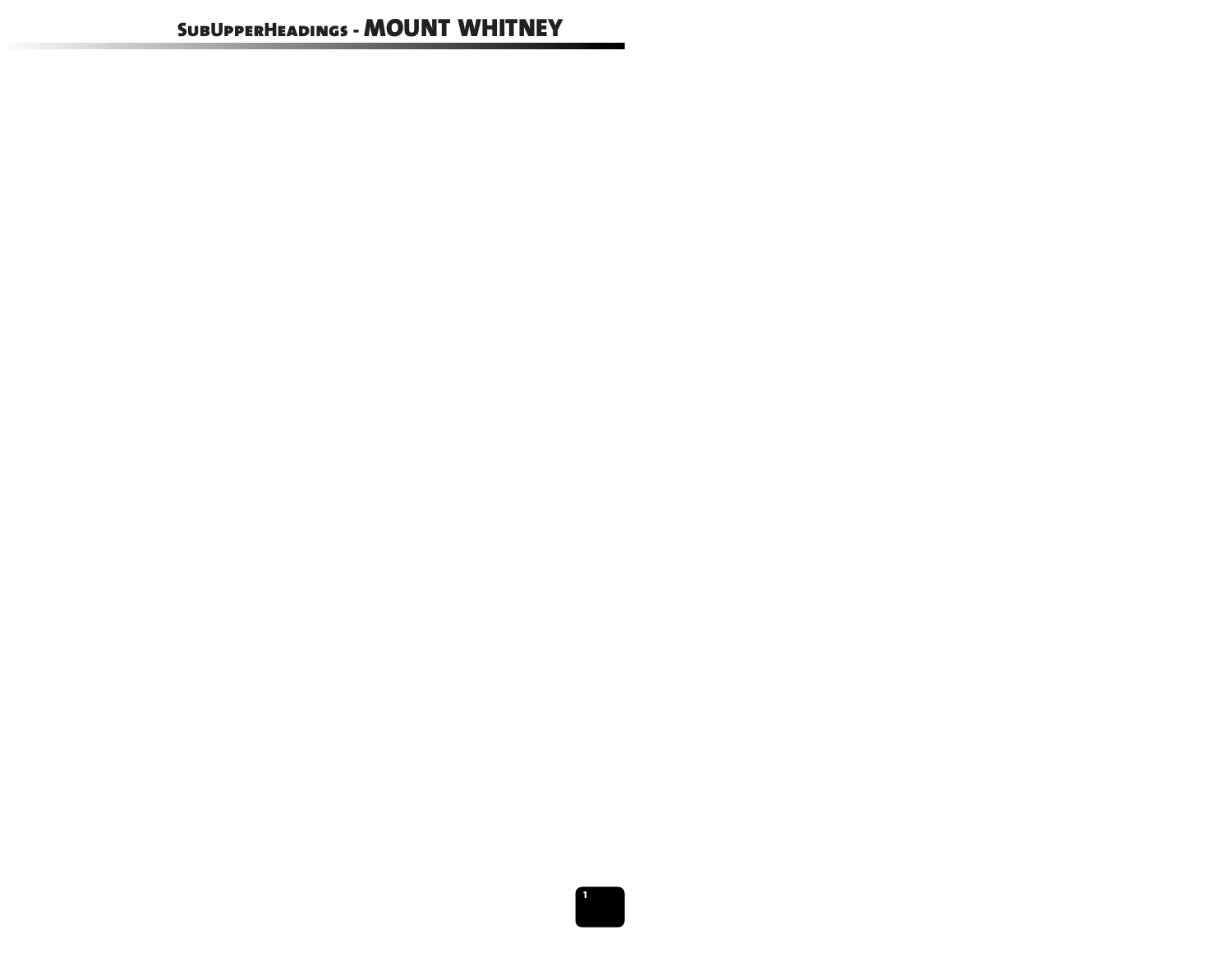# **MOUNT WHITNEY**

### **By SP Parker and Todd Vogel**

**of**

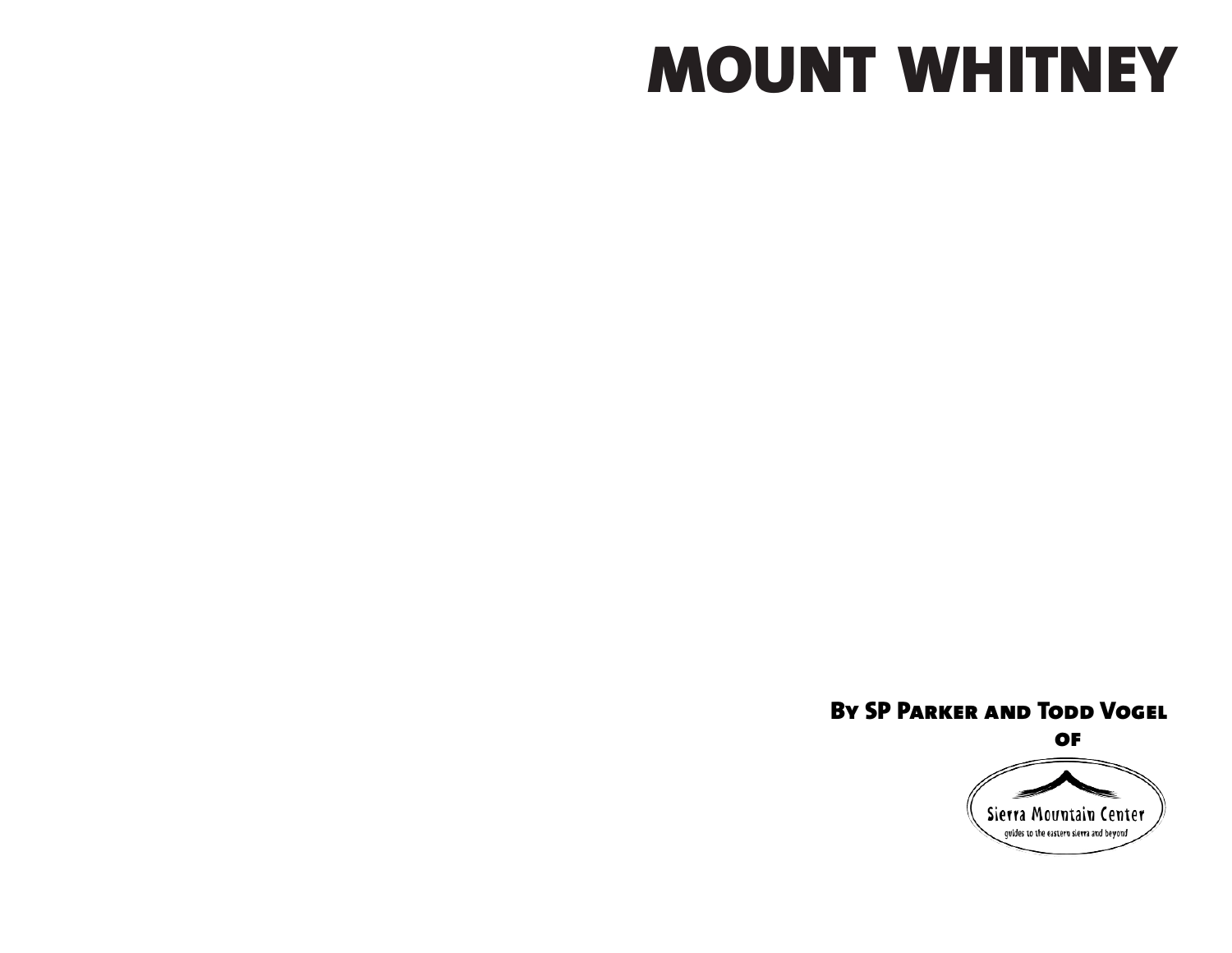# **MOUNT WHITNEY - Introduction**

# **Logistics - MOUNT WHITNEY**



Mount Whitney and the portal from the Alabama Hills. *photo: Mick Ryan*

As the highest point in the lower forty eight states Mt. Whitney is a sought after summit with close to 25,000 people attempting to climb it annually. Most of these ascents are via the eleven mile circuitous "Trail Route" which winds it's way up the back side of the peak. The east side is however a different story. The approach is via an non-maintained trail that has developed over the years and climbs steeply gaining about 4600 feet in 4 miles. The east face is steep and for the alpinist offers the best way to one of the countries most popular summit. As John Muir said in 1873 after ascending the Mountaineers Route that this was the route for climbers; the Trail was for "soft succulent people."

Three routes up this east face are described here: Muir's Mountaineers Route, a third class scramble and two of the most popular technical climbs in the Sierra, Mount Whitney's East Face 5.7 and East Buttress 5.7

#### **WHERE**

Mt. Whitney is located above the town of Lone Pine on Highway 395 sixty miles south of Bishop. The peak is visible from town, but it is not the prominent peak one would expect and is overshadowed by the bulk of Lone Pine Peak, a mere 12,944er. Whitney is a relatively unpreposing peak further back and appears as the high point of a jagged ridge.

### **WHEN**

Although high elevation, the eastern aspect of the peak and the south facing slopes of the approach tend to allow early season climbing. Ascents in May will probably have some snow on the approach and descent, by June there will only be odd patches and July should see completely snowless climbing. September often brings the winters first snowfall, but if the weather returns to good conditions the route will become snowfree and dry within one or two days although the snow will linger in the shaded descent gully.

### **STRATEGY**

The crux is generally obtaining a permit to enter on the day you want since this is a popular trailhead. Once past this obstacle the route can be done in a day but you need to be fast and acclimatized to the



elevation. Three days makes for the best trip for most people with day one being the long steady grind to camp, day two for the ascent and day three for a casual return to the trailhead. For those weekend warriors an early ascent and competent climbing will allow time during summer's longer days to complete the climb and get back to Lone Pine in time for beer and pizza that evening and the long drive home. But be aware that Highway 395 has a reputation for numerous head on collisions from over tired recreationists!

#### **PERMITS AND REGULATIONS**

Overnight stays require a wilderness permit. The quota for this trail is 10; 6 of these can be reserved in advance and 4 are available the day of entry or the day prior. Those obtained on the on the entry day or before are free of charge; those obtained via advance reservation have a fee of \$5.00 (as of 2002) per person. Permits can be obtained from any Forest Service ranger station.

If you decide to return down the Trail from the summit you will need yet another permit for entry via "Trailcrest" and the quota here is 25. The Trail is heavily patrolled by the Forest Service so expect to be asked for a permit by some snot nosed seasonal ranger.

(Mick to add stuff)

### **MOUNTAIN GUIDES**

Us of course

#### **APPROACH TO WHITNEY PORTAL AND CAMPING**

Lone Pine has only one traffic light in town and this marks the turnoff from Highway 395. Turn west at this intersection on Whitney Portal Road. This heads through the Alabama Hills, the site of the filming of many westerns such as the Lone Ranger and home to great bouldering and short sport routes. Climb above the valley floor as the road switchbacks and catch a glimpse of the dry Lake bed of former Owens Lake drained of water by Los Angeles and now better referred to as Owens Dustbowl. The road ends at a small fishing pond and the Whitney Portal Store. Mileage??????

#### **PARKING**

This can be an issue on busy holidays and be prepared to park down alongside the road if all of the parking lots are full. Arriving early generally finds a parking spot within a few hundred yards of the trailhead.

#### **BEARS**

The big issue here is bears and Whitney bears rival national park bears in their destructive habits. Do not leave any food or scented items in your vehicle at all. The Forest Service has placed lockers in the main parking areas so use these and put all items in there. Empty out coolers and cover them with a cloth of pad since the bears will recognize the shape and investigate even if they are empty. Do not underestimate the potential for bear break-ins here and take care. Failure to do so will probably lead to a bear causing hundreds of dollars worth of damage and as well the Forest Service imposing a fine for improper food storage. All of this being said if you take proper precautions you should be able to avoid problems.

#### **CAMPING**

There is a large campground here but it fills up quickly. Advance reservations can be made by calling..?????.. or on the web at ....??????... Some spots are available on a first come first served basis and there are hiker walk-in sites that rarely fill. The elevation here is about 8200 feet and is a good place to camp prior to the climb to aid acclimatization to the elevation. Alternatively..........???

#### **FACILITIES**

At the Trailhead there is a small store that offers last minute items and various souvenirs, tee shirts, hats etc. The also do great burgers and huge pancakes for breakfast that should power you up the trail; or weigh you down, unable to move. The store also runs a web site at...??????. that can give you trial conditions info and other local facts.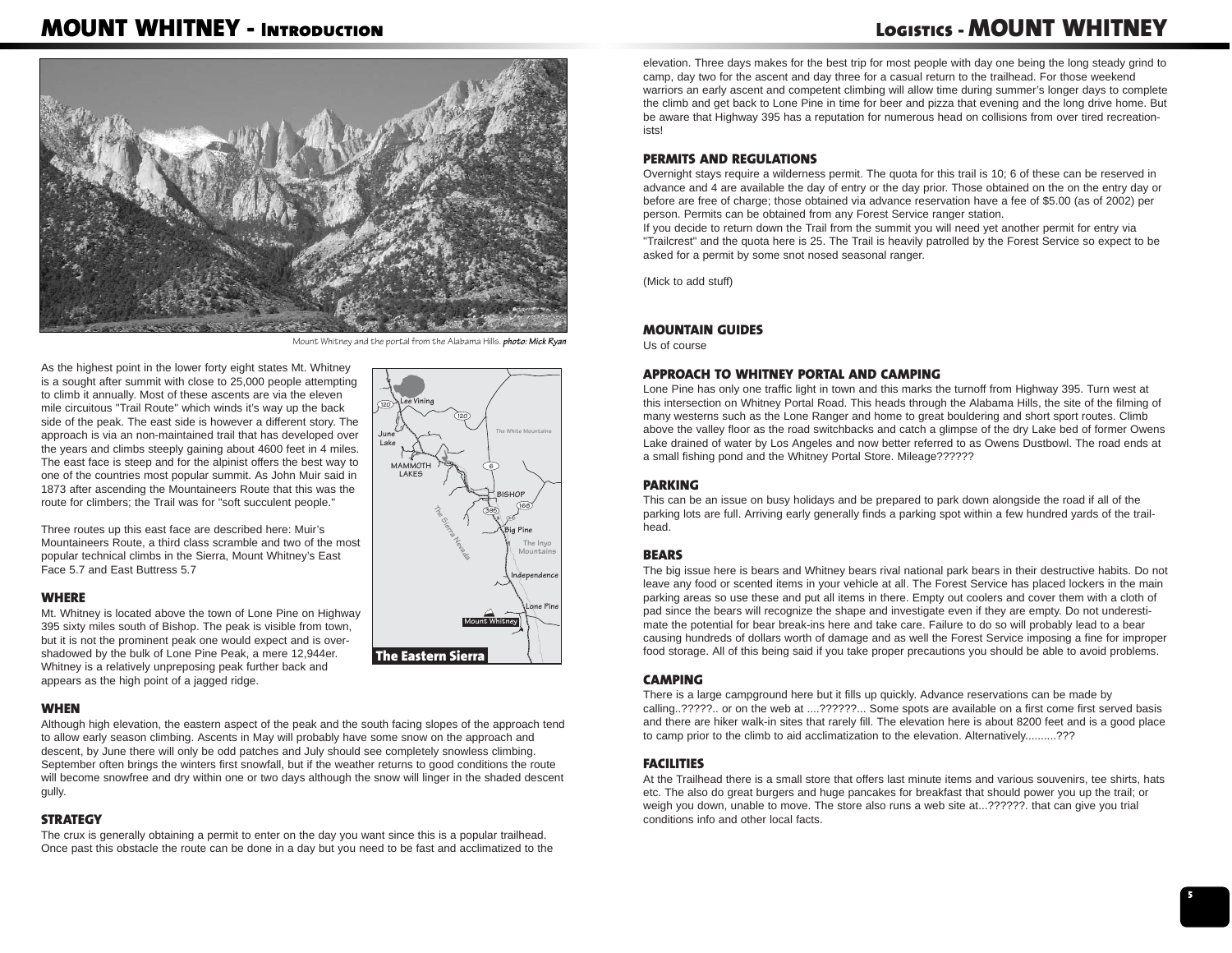# **MOUNT WHITNEY - Introduction**

### **THE HUMAN WASTE FACTOR**

The North Fork of Lone Pine Creek is one of the most heavily used climbers routes in the Sierra. The Forest Service has instituted a 'carry out' program form human waste. This is currently (2003) a voluntary program but we urge you to participate. The state of Iceberg Lake has improved a lot since the program was created and we hope that you will help to improve the situation. While not the most pleasant of things to do it is the best for the environment. Obtain bags from the Forest Service in Lone Pine or from the Whitney Portal Store. Lash the orange bag to the outside of your pack for the trip down and dump it in the receptacle at the trailhead and leave content that you have helped make the North Fork a better place for those who follow.

### **GEAR AND EQUIPMENT**

This will depend upon how confident and competent you are so treat the following list is as a suggestion list rather than a definitive compendium.

Rope; A 150 footer is best since the terrain is broken enough that long leadouts will also lead to significant rope drag.

1 set wires stoppers. Nothing too small. I set Camalots 0.0 to 3,0 1 set Friends or similar 1.0 to 3.06 over the shoulder slings 15 Spare carabiners Cordelettes for belay setups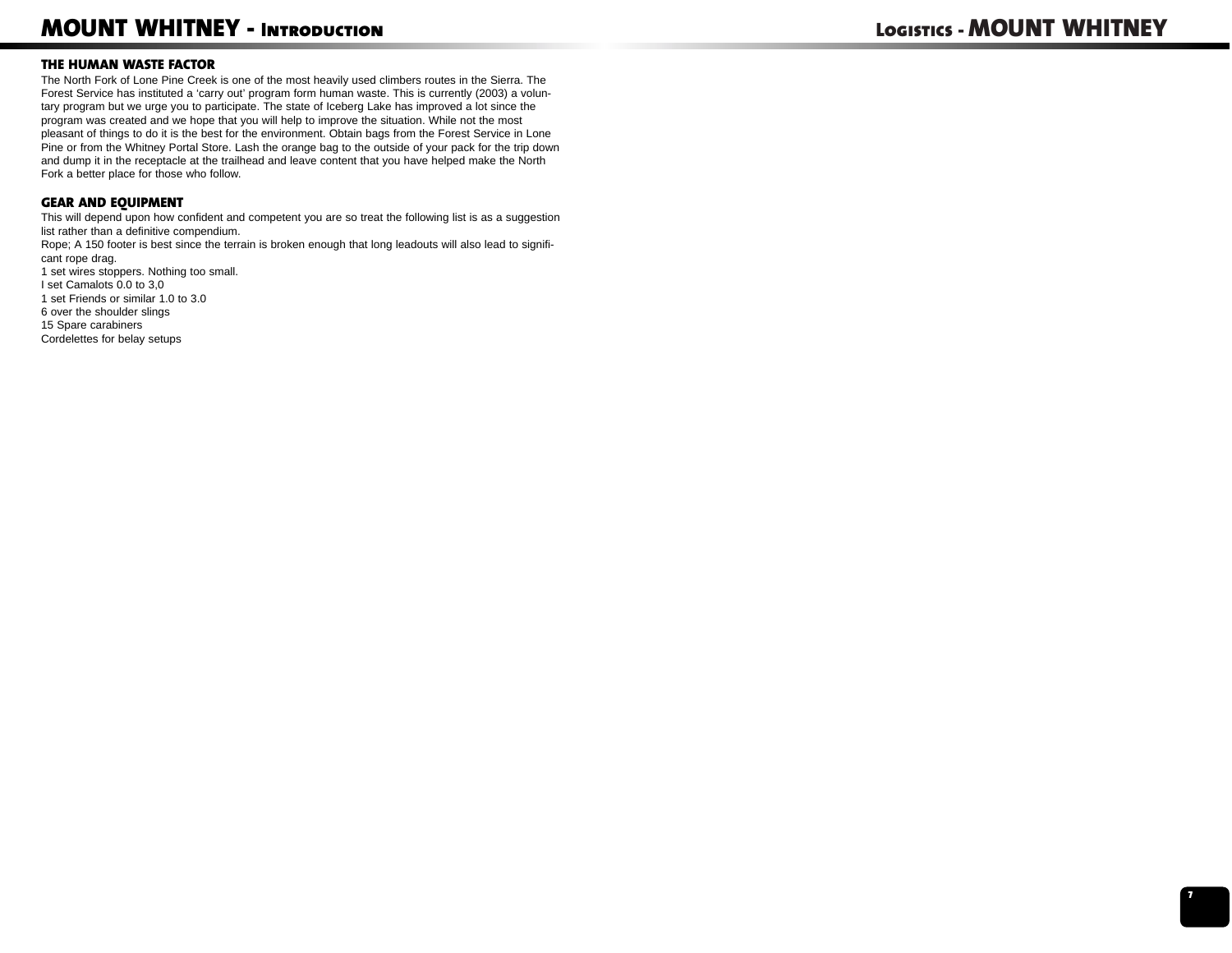# **MOUNT WHITNEY - Aerial Panorama**

# **Area Map - MOUNT WHITNEY**





#### **APPROACH FROM WHITNEY PORTAL TO THE ROUTES - The Mountaineers Trail**

 This approach has never had a maintained trail but has been taken by countless group over the years. Consequently use trails have developed all over the place. Some are better than others and the route described here is the "Guides Choice." Try to follow this and do what you can to avoid making new trails and furthering the degradation of this area.

Start off up the main trail which is a well maintained, broad and gently graded swath. The first stream crossing is that for Carillon<br>Creek and this is not the way to go. So ignore the trail that has developed here, create

Do not cross the creek but pick up the trail on the north side and follow this up though the pine forest until it emerges onto an open slope with manzanita bushes. Ignore use trails that take the north side (right) of the creek and drop down into the willows and cross the creek. (9050 feet).

Take the "tunnel" through the willows and emerge into an area of bushes and talus. Follow up this for several hundred yards until the main trial turns left up a steeper hillside with a very eroded trail. This will take you to the bottom of the walls on the south side of the canyon. The trail now follows along these walls and drops slightly to the creek.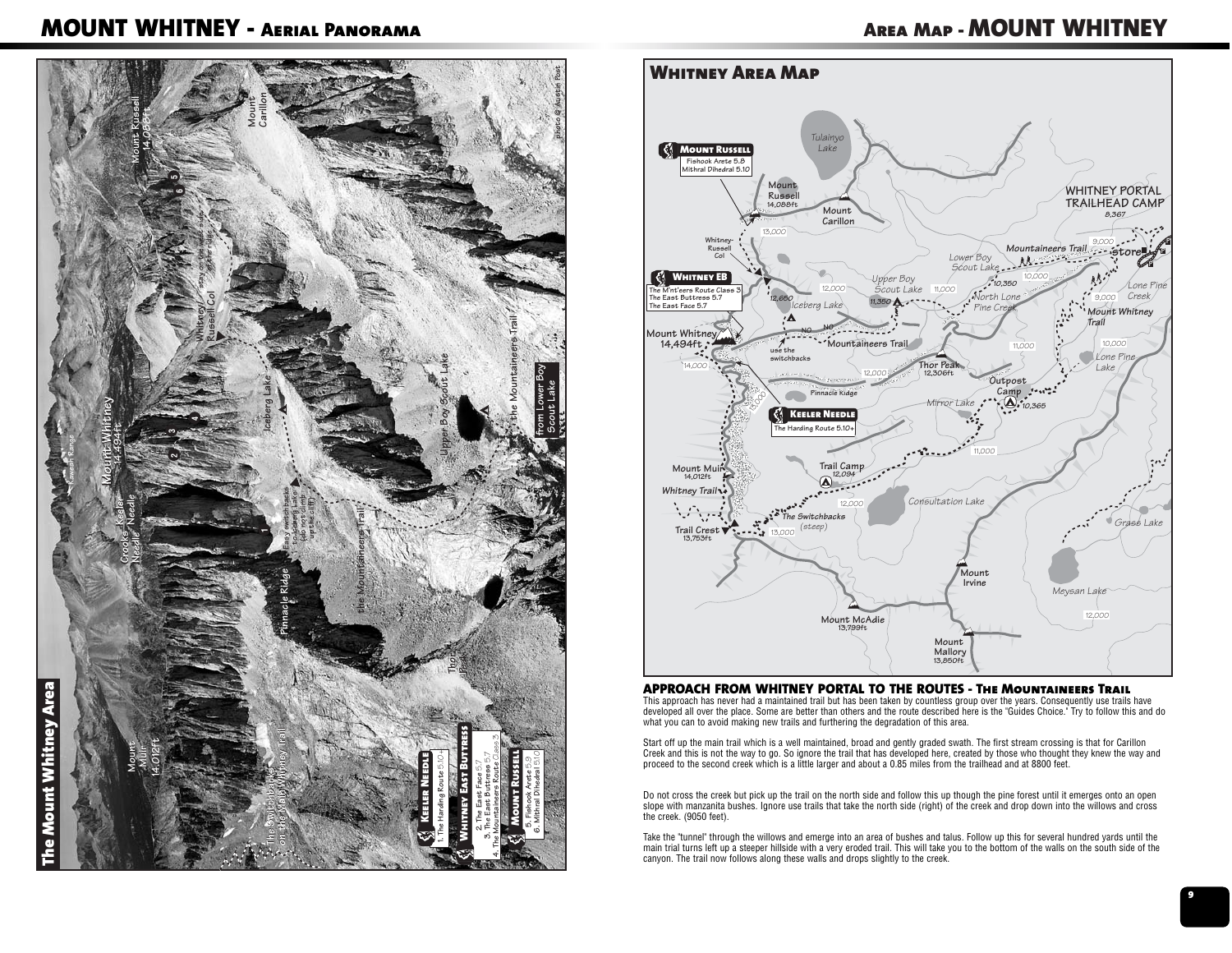# **MOUNT WHITNEY - Mountaineers Trail**



### **Mountaineers Trail - MOUNT WHITNEY**



#### **APPROACH FROM WHITNEY PORTAL TO THE ROUTES continued**

 After taking a break on the good flat boulder here cross the creek. Ignore the trail that heads into the willows on the south side (left) of the creek. The creek crossing will take you now below the rock walls of the north side of the canyon and scramble up here squeezed between rock and willows until you hit the creek again. The route now does a hairpin turn and climbs the "Ebersbacher Ledges" This is class three scrambling across and diagonally east up the ledges, looking for cairns that mark the way. Also take note of your surrounding for the return trip. ( Many tired climbers head east down the ledge too far on the descent, end up getting cliffed out and having to climb back up). Once at the top of the ledges the route turns west (left) again. Do not follow the use trails above the drop off into the creek (people have fallen off here in the dark or on the gravel covered slabs above the creek) but head up on a trail until you are now below the walls on the north side of the canyon. There is a great trail here through the sand. Keep traversing and climbing taking a high line where possible across a couple of short rock slabs until the trail starts to switchback up on the north side of the canyon. Pass though a small lush wetland and cross the creek coming in from the right. Stop here and enjoy getting splashed by the spray

Climb a little further and take a break alongside the creek draining Lower Boy Scout Lake. (10,350 feet). Cross the creek and enter and area of Foxtail pines with some campsites. Cross some talus and pick up the trail on the south side of the canyon. There are lots of trails here, but find one that stays low and crosses an area of large talus to the far side of a shallow gully closer to the creek. Avoid the trails on the left side and head towards a giant house sized boulder. From directly under the boulder ascend up and right to find the trail that passes though the willows and emerges onto an open rock slab. The goal now is to cross the creek to the north side and follow up alongside of it on open slabs. Look for cairns here. Do not stay on the south side for more than a short distance above the house sized boulder. ( Staying here will only lead to more willows and more frustration). Follow up the calf burning slabs crossing small water courses to end up on the large granite slabs north of all of the water. ( This area can be tricky in early season when the streams are full ). A the top of the slabs head up and left to find a trail through the talus. Turn left at the top of the talus through some willows, step over the creek to the last group of battered pines on the south side of the creek. (11,240 feet). There are some campsites here. If you are feeling tired these can be used or you can head up towards Upper Boy Scout Lake (11,300 feet) to find others. It is possible to climb the East Face and return here the same day and this avoids carrying loads higher, but makes for a longer climbing day.

From the trees follow up on the rock slabs southwards and pick up a trail that ascends over boulders and a short slightly steeper step onto the slopes that form the terminus of the ridge and cliffs above Upper Boy Scout Lake. Once here there are many trails but they all converge as you round the corner of the ridge and reach the spot where you finally get your first glimpse of Keeler Needle and the East Face of Whitney.

Keep following up the trails until you reach an open flat sandy spot. Climb one of the trails on the moraine wall above this to where it flattens out into boulders and talus. Take a horizontal line over this looking for cairns and look for the best trail that traverses the steep slope beyond. This trail is at about mid height and traverses horizontally across the slope. Do not drop down to the small valley below. At the same time ignore any trails that lead upwards to the cliffs above. Also ignore any other climbers above who mistakenly think that they can shortcut the approach by climbing through the "easy' cliffs above. They obviously do not have this guide and will soon regret their decision! If you end up climbing rock rather than talus you are going the wrong way.

At the far descend a very small amount and find a trail that heads up and across a very short rock step and then directly upwards. Take heart, the crest above you marks the end of the approach and camp is near. Gradually the angle decreases and flattens out and Iceberg Lake comes into view. (12,645 feet).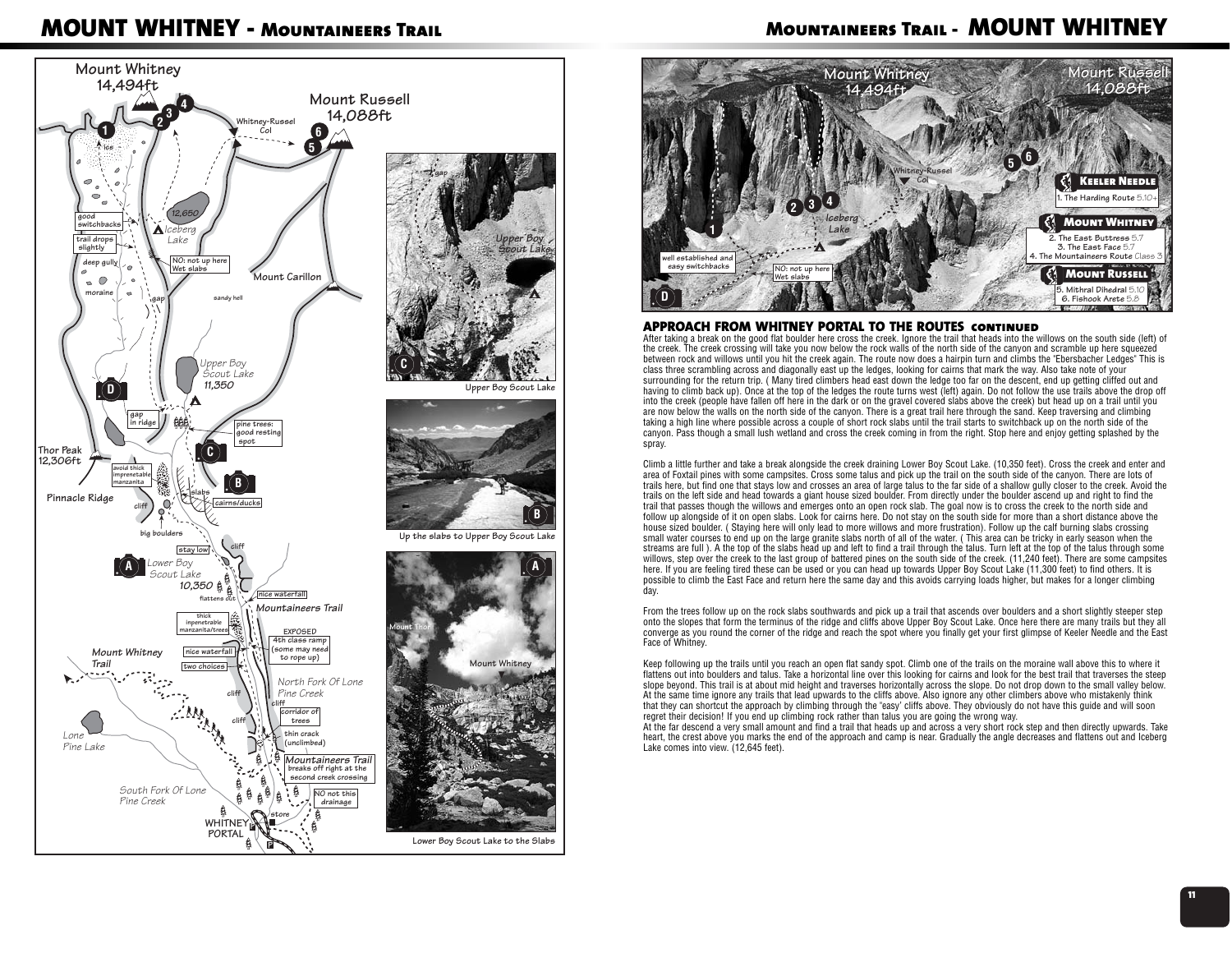# **MOUNT WHITNEY - East Buttress Photodiagram**



# **The Mountainneers Route - MOUNT WHITNEY**

### **CAMPING AT ICEBERG LAKE**

There are many campsites around the lake on the south side. Sites can be exposed so anchor tents well. Marmots can be a problem here so do not leave food in the tent while you are out. Hang it from a boulder. Human waste is also a problem here so use those bags that the Forest Service provides and carry them out. Urinate well out of camp.

### **The Mountainneers Route**

### **APPROACH**

The climb is visible from Iceberg Lake and it is not far off at all.

Head up directly towards the face climbing slabs, talus and sand. An ill defined gully drops from below the east buttress and to the left of the Mountaineers Route. Head towards the left side of this, get into the gully, climb it and then at it's top exit left. This gully has plenty of loose rock so be aware of this and if there are parties above or below be extra careful. In fact it is by far best to be the first party out of camp to avoid rockfall here. Take the left branch of the gully and got to it's top and platforms behind the First Tower. From here you can look down the substantial drop of the lower east face. This is the spot to gear up.

**THE CLIMB**

#### **DESCENT**

Back the way you came????? or down the trail.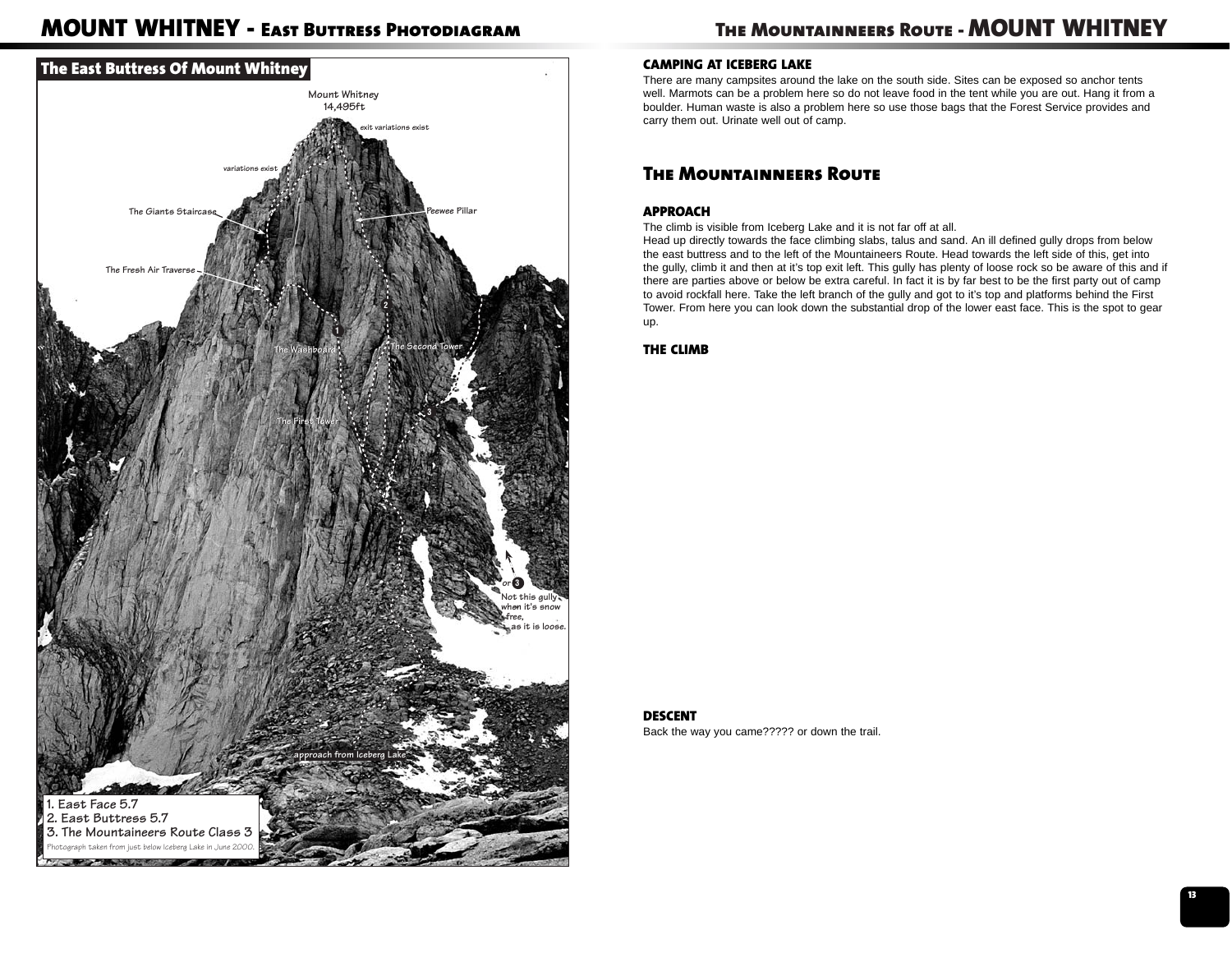### **MOUNT WHITNEY - The East Face Route 5.7**



### **APPROACH**

The climb is visible from Iceberg Lake and it is not far off at all.

Head up directly towards the face climbing slabs, talus and sand. An ill defined gully drops from below the east buttress and to the left of the Mountaineers Route. Head towards the left side of this, get into the gully, climb it and then at it's top exit left. This gully has plenty of loose rock so be aware of this and if there are parties above or below be extra careful. In fact it is by far best to be the first party out of camp to avoid rockfall here. Take the left branch of the gully and got to it's top and platforms behind the First Tower. From here you can look down the substantial drop of the lower east face. This is the spot to gear up.

### **THE CLIMB**

Climb a short left facing corner below the second tower looking for the horizontal line of weakness, ledges and small holds that mark the "Tower Traverse." Clip a couple of fixed pitons and enter a chimney at the end of the traverse. Ascend this awkwardly to a small ledge at the start of the "Washboard". (100 feet) Climb the "Washboard" for about 400 feet to where the wall above steepens abruptly and where a deep chimney is obvious. There is a ridge crest on the left and this is what you need to gain. Climb up over blocks and find a short 5.5 crack that leads to easier ground and a sloping slab that tops out on the horizontal ridge crest. Cross to the other side and drop down about 60 feet to a sandy ledge. Stop at the far end of this and take a break below the "Fresh Air Traverse."

Climb a short steep arete with nice holds and step left at it's top. Traverse left over blocks and flakes past several fixed pitons. Now climb up the face above with horizontal breaks and cracks aiming for a small chimney. Step into the chimney and belay here. This is not a long pitch, abut 90 feet, but belaying short enables contact with the second to be maintained.

Climb the chimney and step left, then back right to the base of the "Giant Staircase" Lots of loose rock here so take care.

The route above follows the deep cleft of the "Giant Staircase" up the center. Part way up there is a steep wall with a fixed piton. Zigzag back and forth taking the easiest line until you reach the top. The exit is a wide crack on the left side and in many ways this is the crux of the climb (5.6). Grunt up the crack and exit onto the ledge at the top. (60 feet).

Look up and to the right for a left facing corner and corner. Do not take the seemingly obvious traverse back towards the summit plateau; this will end in unpleasant slabs and gravel. Climb a long pitch and belay just below and area of blocks. Simuclimb to the top of the blocks and climb a short steep wall on the left. Not placing gear will enable the leader the flick the rope around for the second. The summit is just above and an easy scramble to the very summit. Here you can bask in the adulation of those who came up the Trail Route" and autograph the breasts of nubile young women.

### **DESCENT**

Head west past the summit hut and past the scenic outhouse. Continue down another hundred yards and start to look over the drop off on the righthand side. The descent lies down a ridge to the west of a broad slabby gully and should be marked by a rock cairn. Some guidebooks describe descending further down the summit plateau and then traversing back on ledges. This is the old original route but can involve traversing snow slopes that in late season are hard and icy. Numerous accidents have occurred on this traverse and the consequence is a long fall to Arctic Lakes. So we do not recommend this descent. From the top of the ridge you should be able to look down to a large tower that marks the top of the Mountaineers Gully. Start off on the ridge crest and after a couple of hundred feet move onto the right side. Reach a talus ledge that will take you across the gully on the left and then drop down slabs and short steps. At the very bottom cross back to the left side of the gully and the final hard moves to the talus below. Some people may feel more comfortable rappelling the final twenty feet to the flat below so look for an anchor here.

Head east now over the sand and talus until you can look down the Mountaineers Gully to Iceberg Lake. The route is now pretty obvious.

However as you descend the Mountaineers Gully will curve slightly towards the left. At this point there is a rock buttress on the right and a sloping slabby area. Traverse this and you will be a the top of the gully that you ascended to reach the start of the climb. Head down and cross to the left side of the gully and you will find yourself about 300 feet below the start of the climb. Retrace your steps down to camp.

**15**